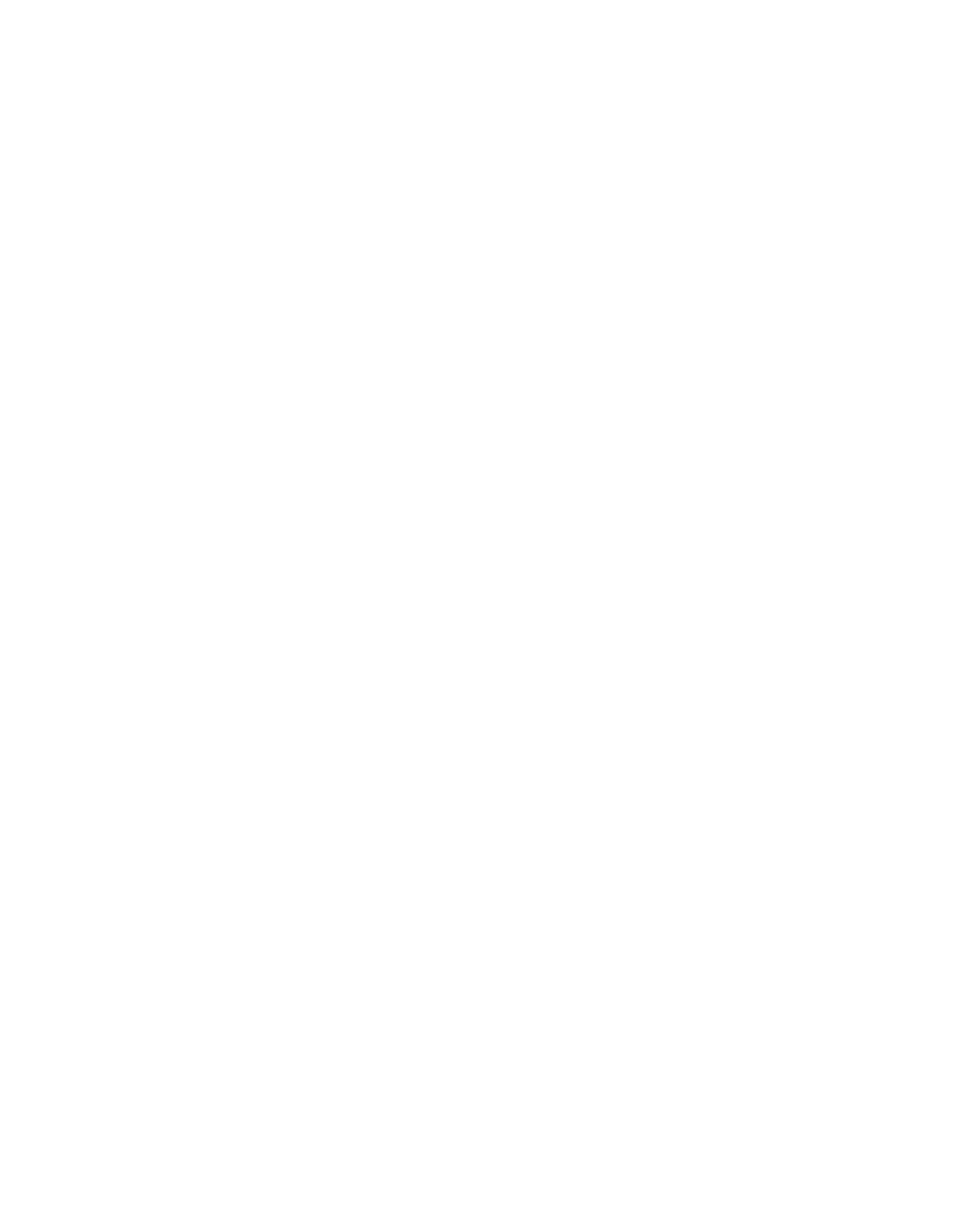

# **Service Bulletin**

February 08, 2022 CAB09-11

Revision 1

## **TITLE**

GARMIN G1000 AVIONICS CHARTVIEW OPTION

### **EFFECTIVITY**

The following airplanes equipped with the Garmin G1000 Avionics System:

| Model | <b>Serial Numbers</b>                                                 |
|-------|-----------------------------------------------------------------------|
| 208   | 20800416, 20800500 thru 20800600                                      |
| 208B  | 208B1190, 208B1216, 208B2000 thru 208B2196,<br>208B2198 thru 208B5400 |

#### **PURPOSE**

To provide <sup>a</sup> configuration upgrade and enabling instructions for the optional Garmin G1000 ChartView, by Jeppesen Sanderson, Inc. ChartView has the ability to provide worldwide and regionalized electronic Jeppesen charts that depict the airplane position on <sup>a</sup> chart shown on the Multi-Function Display. ChartView requires an enablement card and <sup>a</sup> sustaining G1000 Electronic Chart Database Subscription that is obtained from Jeppesen and is available on an annual subscription basis.

### **COMPLIANCE**

Optional: may be accomplished if desired.

#### **APPROVAL**

FAA approval has been obtained on technical data in this publication that affects airplane type design.

#### **MAN-HOURS**

Approximately 1.6 man-hours

Original Issue: October 20, 2009 Page 1 of [7](#page-11-0)

To obtain satisfactory results, procedures specified in this publication must be accomplished in accordance with accepted methods and prevailing government regulations. Cessna Aircraft Company cannot be responsible for the quality of work performed in accomplishing the requirements of this publication.

**Cessna Aircraft Company**, Customer Service, P.O. Box 7706, Wichita, Kansas 67277, U.S.A. (316) 517-5800, Facsimile (316) 517-7271 www.cessnasupport.com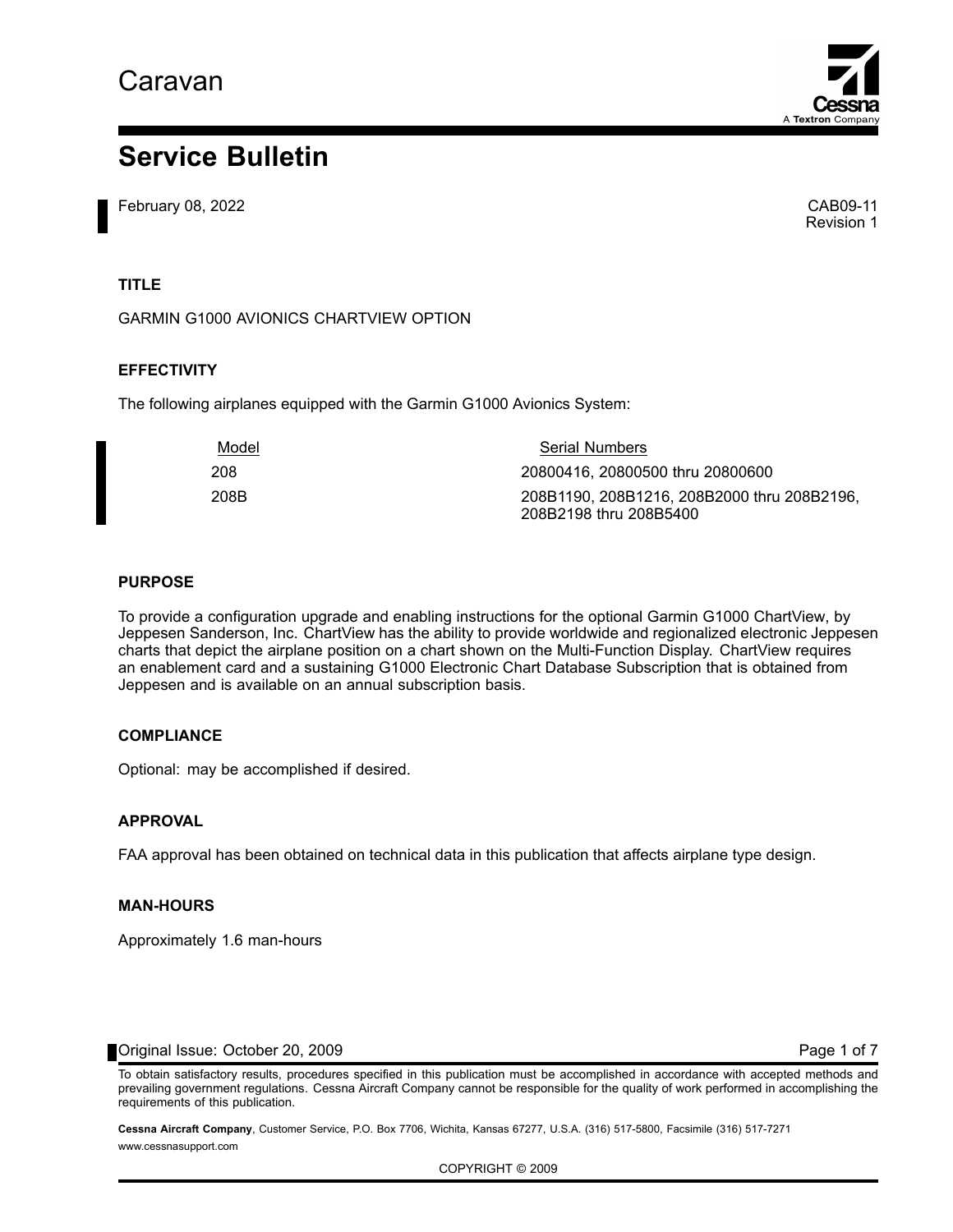#### **MATERIAL**

The part below is available from Textron Aviation Customer Service at Telephone: 1-800-835-4000 (Domestic) or 1-316-517-5603 (International) or Email: parts@txtav.com.

**NOTE:** Orders should be placed by **completing and returning the attached** ChartView Order Form.

| <b>Part Number</b> | <b>Description</b>                                                       | <b>Qty/Airplane</b> |
|--------------------|--------------------------------------------------------------------------|---------------------|
| 010-00330-50       | ChartView Enablement Card<br>(Jeppesen Subscription <b>not</b> included) | 1 (as required)     |

#### **ACCOMPLISHMENT INSTRUCTIONS**

#### **Change In Weight And Balance**

Negligible

#### **Material Information**

The parts below will be necessary:

**NOTE:** Jeppesen G1000 Chart Service Database Subscription is only available from Jeppesen Sanderson, Inc. Contact Jeppesen at 1-866-498-0213 or www.jeppesen.com to set up your subscription prior to scheduling this Service Bulletin.

| New P/N      | Quantity | <b>Description</b>                                                   | Old P/N | <b>Disposition</b> |
|--------------|----------|----------------------------------------------------------------------|---------|--------------------|
| 010-00330-50 |          | ChartView Enablement Card<br>(Jeppesen Subscription not<br>included) | None    | None               |
| Various      |          | Jeppesen G1000 Chart Service<br><b>Database Subscription</b>         |         |                    |

The equipment below, or equivalent, will be necessary.

| <b>NAME</b>           | <b>NUMBER</b> | <b>MANUFACTURER</b>           | USE                                                               |
|-----------------------|---------------|-------------------------------|-------------------------------------------------------------------|
| <b>PC Computer</b>    |               | <b>Commercially Available</b> | To get access to the Internet<br>and to transfer files            |
| <b>SD Card Reader</b> |               | <b>Commercially Available</b> | To transfer files from the<br>personal computer to the<br>SD card |

\*Please contact Textron Aviation Parts Distribution for current cost and availability of parts listed in this service document. Phone at 1-800-835-4000 (Domestic) or 1-316-517-5603 (International). Send email to: parts@txtav.com. Based on availability and lead times, parts may require advanced scheduling.

**NOTE:** (For airplanes 20800500 thru 20800517 and airplanes 208B1190, 208B1216, and 208B2000 thru 208B2151 that have 010-00330-42 GDU Supplemental Database SD Cards installed) Installation of Cessna Service Bulletin CAB09-7 Garmin G1000 Synthetic Vision Installation will replace the 010-00330-42 GDU Supplemental Database SD Cards (GDU SD Cards) with new 010-00330-43 GDU SD Cards. The G1000 Electronic Chart Service Database that is required for ChartView functionality is loaded onto the GDU SD Card for the MFD. The Chart Service Database is revised every 14 days and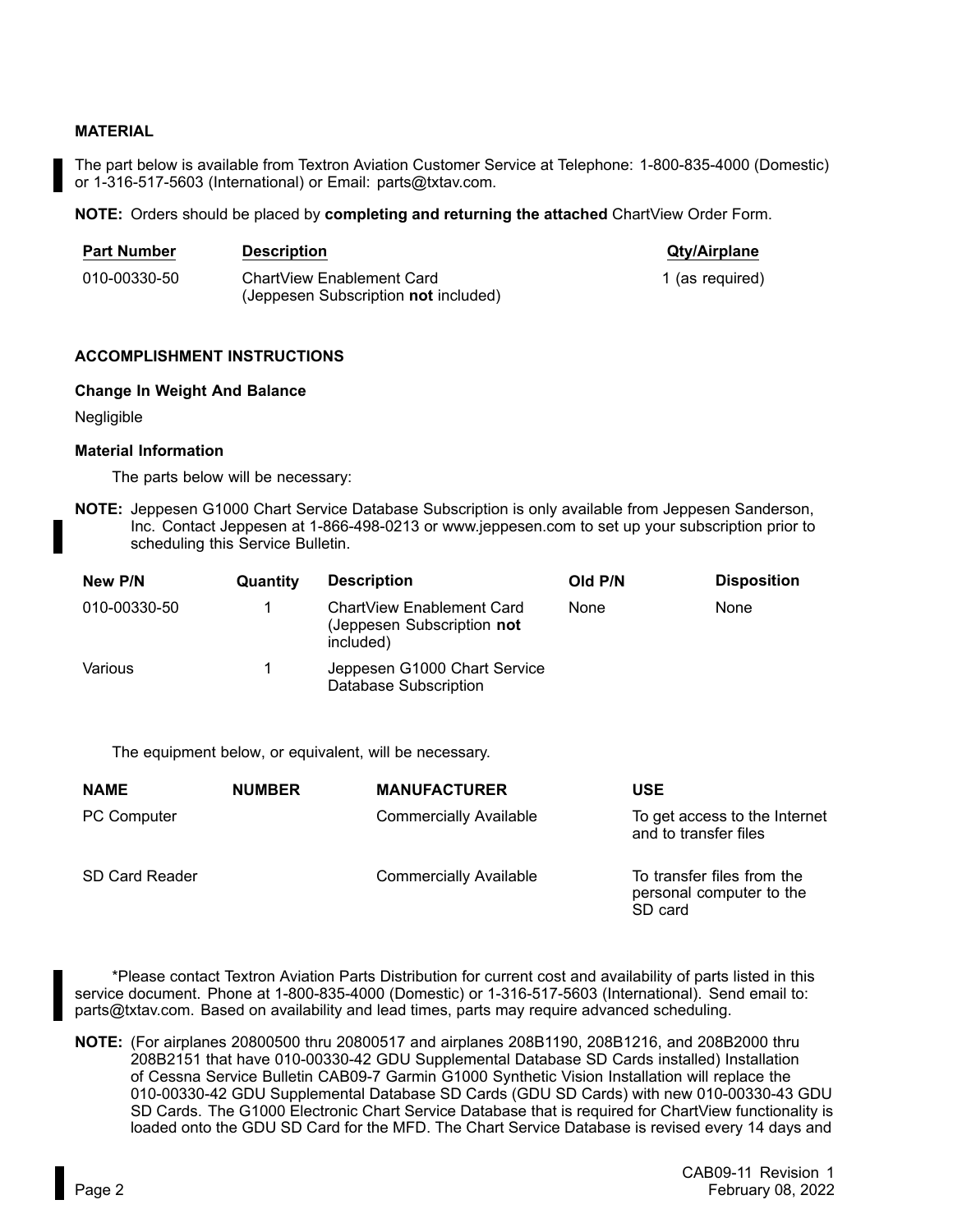can only be downloaded once during the 14 days. Therefore, when you replace the 010-00330-42 GDU SD Card with the new 010-00330-43 GDU SD Card, the ChartView functionality will not be available until <sup>a</sup> new G1000 Electronic Chart Service Database update can be loaded onto the GDU SD Card for the MFD. If you intend to install CAB09-7, it is recommended that you install CAB09-7 first and then install this Service Bulletin (CAB09-11) after the installation of CAB09-7 to make sure that the ChartView functionality is not lost.

- **NOTE:** If 010-00330-42 GDU SD cards are to be retained for use with Chartview and Synthetic Vision is not being installed, make sure the available storage capacity of the SD card is at least 2048 MB. If the available capacity of the SD card is smaller than 2048 MB, then Chartview may be loaded on <sup>a</sup> blank 2GB SD card and inserted in the free MFD SD card slot.
- **NOTE:** A Jeppesen G1000 Chart Service Database Subscription must be purchased from Jeppesen before you begin these installation instructions. Contact Jeppesen at 1-800-621-5377 or www.jeppesen.com to activate your subscription.
- 1. Connect external electrical power to the airplane.
	- A. For airplanes that will install ChartView for the first time, go to Step 2.
	- B. For airplanes that have previously installed ChartView and need to install it again, go to Step 6.
- 2. Find and record the SYSTEM ID NUMBER.

**NOTE:** It is necessary to record the SYSTEM ID NUMBER to enter the information on the enablement form.

- A. Make sure that all of the necessary circuit breakers are pushed in for normal mode startup of the G1000 System.
- B. Make sure that the EXTERNAL POWER switch is set to BUS and the AVIONICS 1 and 2 switches are set to ON.
- C. Turn the large FMS knob on the MFD to go to the AUX page.
- D. Turn the small FMS knob to go to the AUX-SYSTEM STATUS page.
- E. Find the AIRFRAME display box in the upper right corner of the screen and record the SYSTEM ID NUMBER.
- F. Put the EXTERNAL POWER switch and the AVIONICS 1 and 2 switches to the OFF position.
- 3. On your computer, connect to the internet as needed.
- 4. Make sure you have the Jeppesen Distribution Manager (JDM) program on your computer to update the G1000 Electronic Chart Service Database Subscription. If you do not have the JDM program on your computer, go to Step 5. If you do have the JDM program on your computer, go to Step 6.
- 5. Install the Jeppesen Distribution Manager (JDM) program on your computer as follows:
	- A. If you do not have the JeppView Program CD that is provided with the purchase of the G1000 Chart Service Database Subscription, you must download the Jeppesen Distribution Manager (JDM) to your computer.
	- B. Go to Step 6.
	- 6. Do the ChartView configuration upload to the GDU Supplemental Database SD Card from the MFD as follows:
		- **NOTE:** A user ID and <sup>a</sup> password are necessary to download the updates. The user ID and the password are provided by Jeppesen when you order the G1000 Chart Service Database subscription.
		- A. Remove the GDU Supplemental Database SD Card from the bottom slot of the MFD.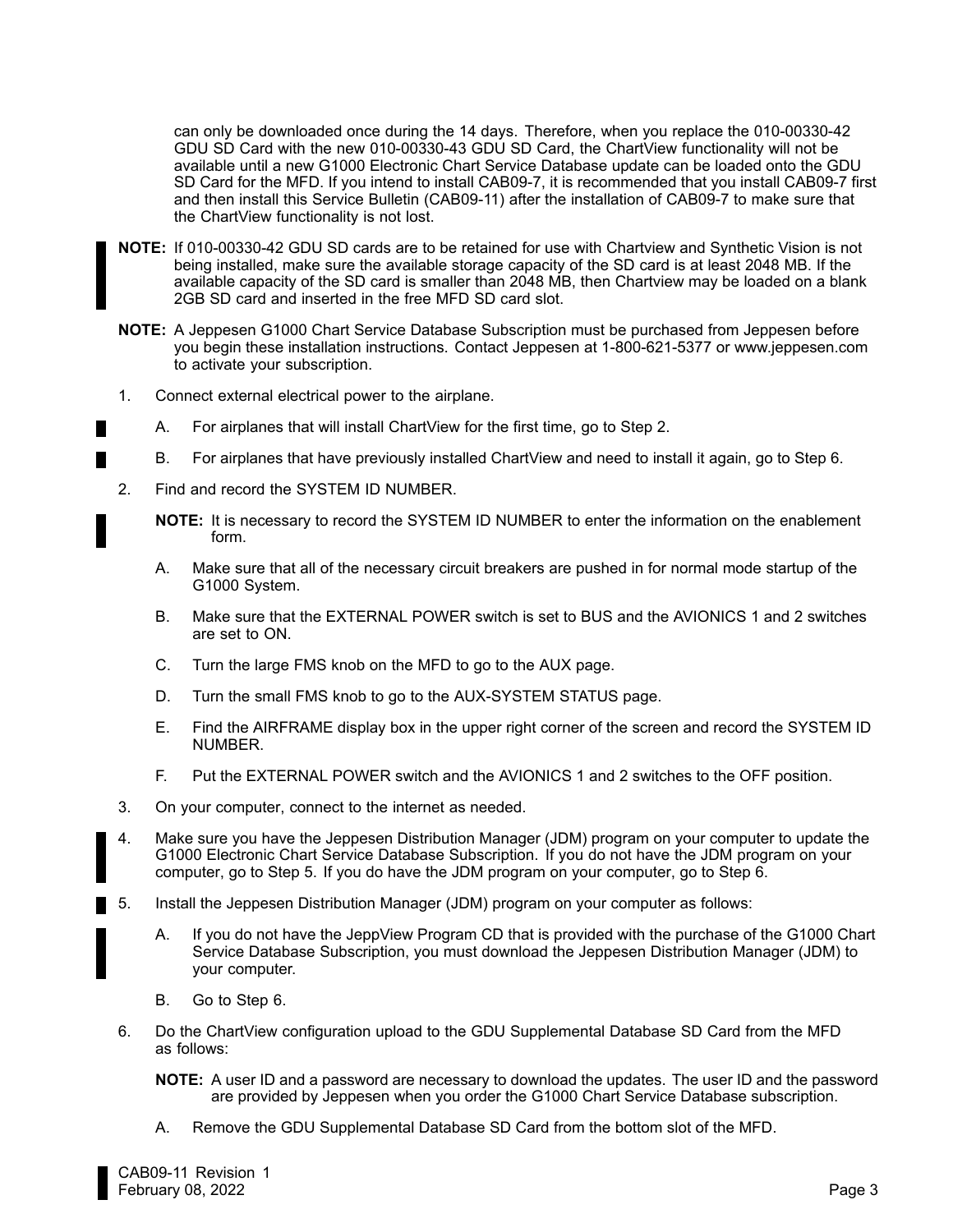- **CAUTION:** Only do the ChartView configuration upload to the MFD SD card. If you upload the ChartView configuration to the PFD1 SD Card or the PFD2 SD Card, you may cause the system to not function correctly.
- B. Insert the GDU Supplemental Database SD Card that you removed from the MFD into the SD card reader of the computer.
- C. Click the Jeppeson Distribution Manager icon that was installed on your computer to start the update for the Garmin G1000 electronic chart service.
- D. Log in with the user ID and password from your G1000 Chart Service Database Subscription provided by Jeppesen.
- E. From the list of services, select G1000 ELECTRONIC CHART SERVICE and click START.
- F. Select the SD card reader that has the GDU Supplemental Database SD Card (from the MFD) installed and click the CONTINUE button.
- G. The update to the GDU Supplemental Database SD Card will begin. Monitor the update.

**NOTE:** The initial download is approximately 30 minutes in length, and subsequent updates take approximately 10 minutes.

- H. Remove the GDU Supplemental Database SD Card from the SD Card reader when the update is completed.
- I. Insert the GDU Supplemental Database SD Card into the bottom slot of the MFD.
	- **NOTE:** You must do Step 6 again every 14 days to update the Chartview configuration upload to the GDU Supplemental Database SD Card of the MFD. No further action is necessary if you only need to update the Garmin G1000 Electronic Chart Services Information on the GDU Supplemental Database SD Card of the MFD.
- 7. Do the ChartView configuration upload to the Garmin G1000 Avionics system as follows:
	- A. Make sure that the EXTERNAL POWER and the AVIONICS 1 and 2 switches are in the OFF position to remove power from the system.
		- **CAUTION:** Remove and label the GDU Supplemental Database SD cards from the primary flight displays (PFD) during the ChartView configuration upload to the Garmin G1000 Avionics system. If you do not, the SD cards can be damaged during the upload and you may not be able to use them again.
	- B. Remove and label the GDU Supplemental Database SD Cards from the PFD1, PFD2, and MFD displays.
	- C. Keep the cards in <sup>a</sup> safe place for later installation.
	- D. Disengage the PFD1, PFD2, and MFD circuit breakers.
	- E. Put the EXTERNAL POWER switch to BUS and the AVIONICS 1 and 2 switches to the ON position.
	- F. Push and hold the ENT key on the PFD2 while you engage the PFD2 circuit breaker.
	- G. Release the ENT key when the message **INITIALIZING SYSTEM** shows on the PFD2.
	- H. Push and hold the ENT key on the MFD while you engage the MFD circuit breaker.
	- I. Release the ENT key when the message **INITIALIZING SYSTEM** shows on the MFD.
	- J. Insert the 010-00330-50 ChartView Enablement Card in the top slot of the PFD1.
	- K. Push and hold the ENT key on the PFD1 while you engage the PFD1 circuit breaker.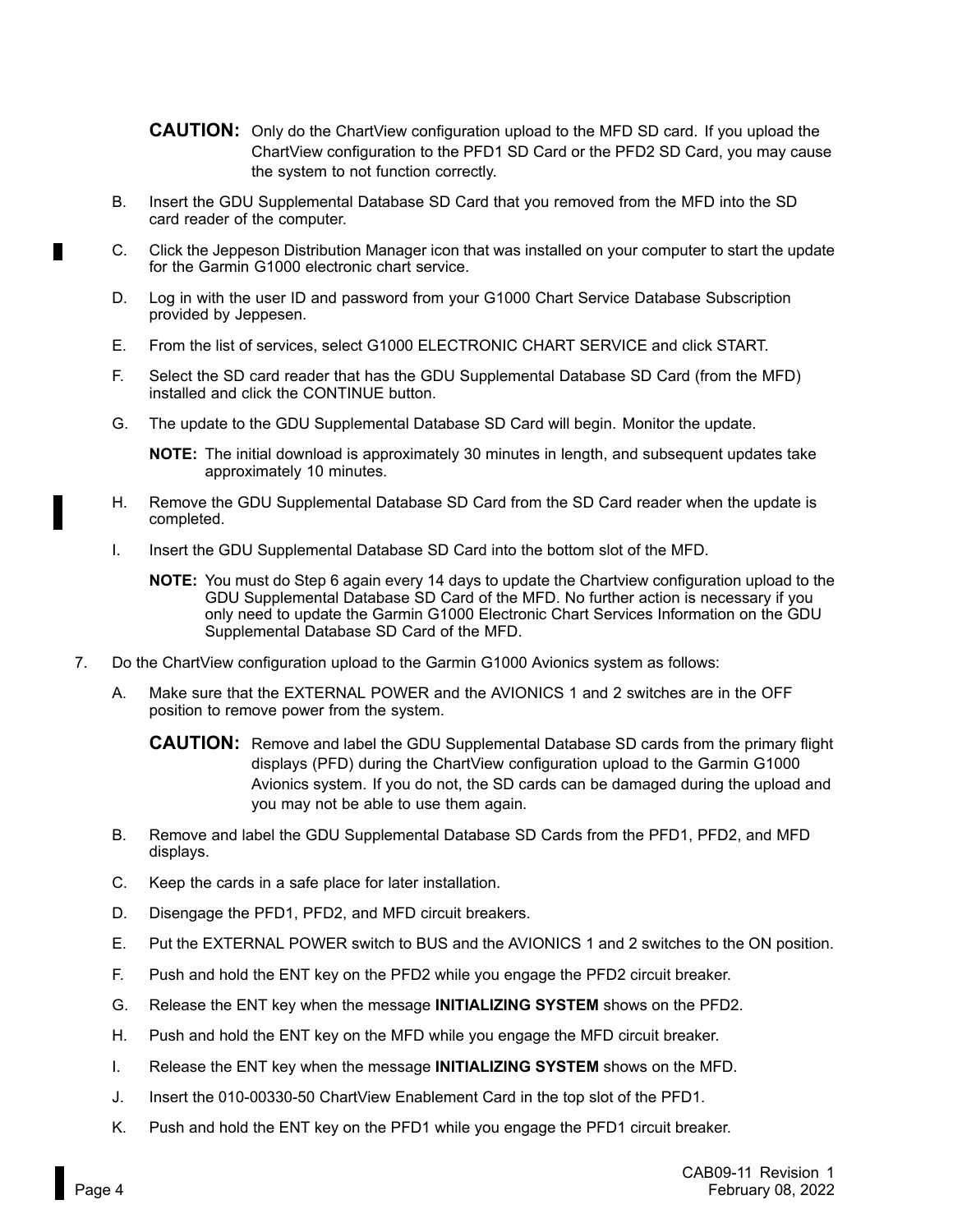- L. Release the ENT key when the message **INITIALIZING SYSTEM** shows on the PFD1.
- M. Turn the large FMS knob on the PFD1 to go to the SYSTEM group and then turn the small FMS knob to go to the SYSTEM UPLOAD page.
- N. Push the small FMS knob on the PFD1 to start the cursor.
- O. Turn the small FMS knob to highlight CONFIGURATION FILES in the AIRFRAME field.
- P. Push the ENT key.
- Q. Turn the small FMS knob to highlight ENABLE ChartView in the FILE field and push the ENT key of the PFD1.
- R. Push the LOAD soft key.
- S. Monitor the status of the upload.
- T. When **PASS** shows on the PFD1, push the ENT key to acknowledge that the installation is complete.
- U. Do Steps 7M through 7T again if the summary field shows NOT COMPLETED. Do not cancel <sup>a</sup> software upload before it successfully loads or fails. Wait until <sup>a</sup> SUCCESSFUL LOAD or FAIL shows in the summary field before you begin Steps 7M through 7T again.
	- **NOTE:** You can do Steps 7M through 7T again up to four times because of <sup>a</sup> failed or cancelled upload prompt message. If the system does not upload after the fourth attempt, correct the hardware failure and start the configuration upload again. (Refer to Garmin Line Maintenance Manual 190-00869-00 Revision C or latest revision.)
- V. Push the UPDT CFG soft key, select YES, and then push the ENT key to update the PFD1 configuration module.
- W. Monitor the status of the configuration module update.
- X. When **UPDATE CONFIGURATION COMPLETE** dialog box shows on the PFD1, push the ENT key to acknowledge that the update is complete.
- Y. Put the EXTERNAL POWER and the AVIONICS 1 and 2 switches to the OFF position to remove power from the system.
- Z. Remove the 010-00330-50 ChartView Enablement Card from the PFD1 top slot.
- AA. Keep the 010-00330-50 ChartView Enablement Card in the Pilot's Operating Handbook, Aircraft Software sleeve.
- AB. Insert the GDU Supplemental Database SD Cards into the bottom slots of the PFD1, PFD2, and MFD displays.
- 8. Make sure that you have done the ChartView configuration upload to the Garmin G1000 Avionics system correctly as follows:
	- A. Make sure that all of the necessary circuit breakers are pushed in for normal mode startup of the G1000 System.
	- B. Make sure that the EXTERNAL POWER switch is set to BUS and the AVIONICS 1 and 2 switches are set to ON.
	- C. Let the system power on in normal mode.
	- D. On the MFD start up (splash) screen, find the Jeppesen ChartView section on the right side of the screen.
	- E. Make sure that the Expires date shown on the right side of the screen is later than today's date.
	- F. Put the EXTERNAL POWER and the AVIONICS 1 and 2 switches to the OFF position to remove power from the system.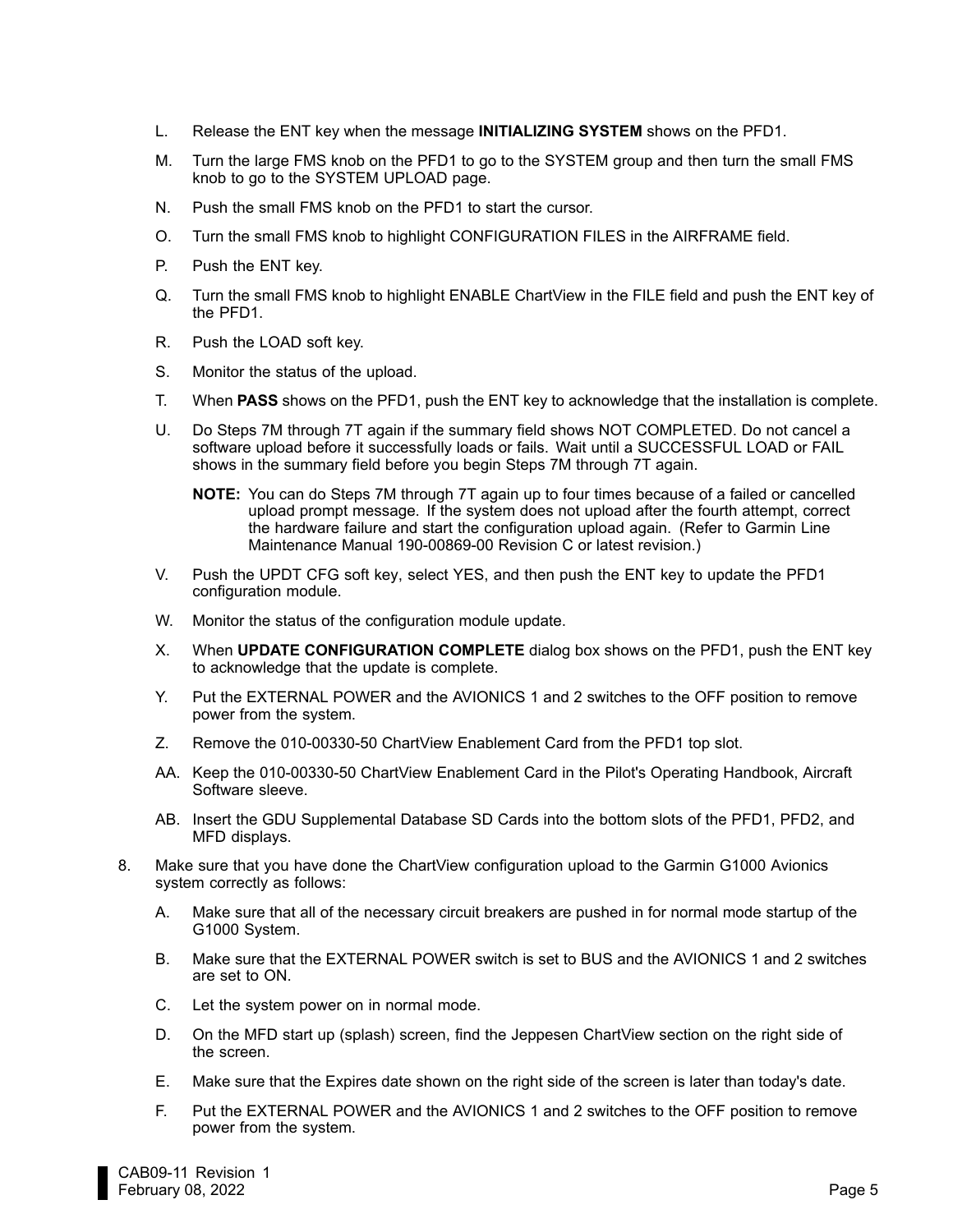G. Remove external power from the airplane

 $\blacksquare$ 

- 9. Make an entry in the airplane logbook that states compliance with this Service Bulletin.
	- **NOTE:** This information shall be considered an amendment to the Cessna Manufacturer's Service/Maintenance Manual.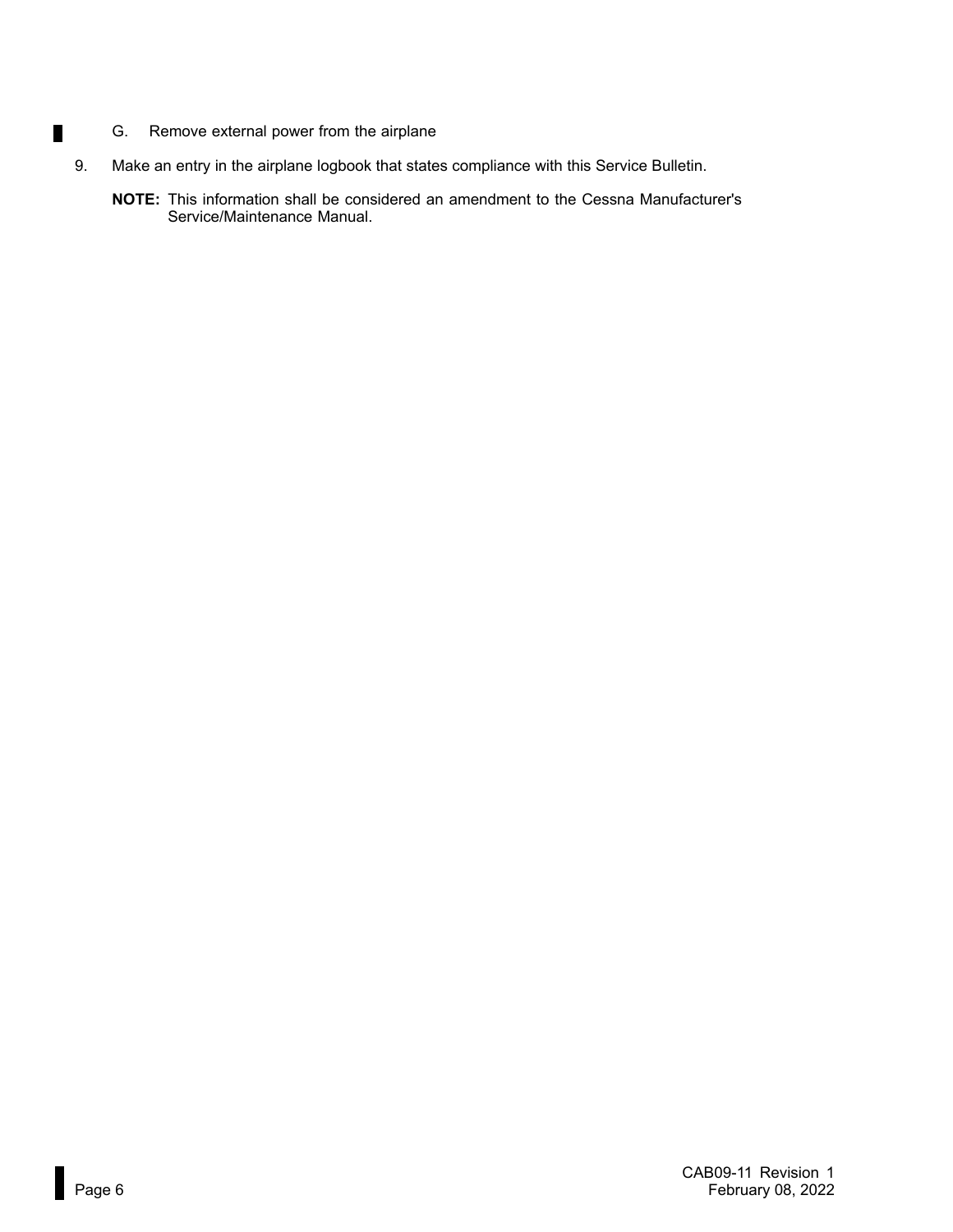

Not applicable.

\*

\* \* \* \* \* \*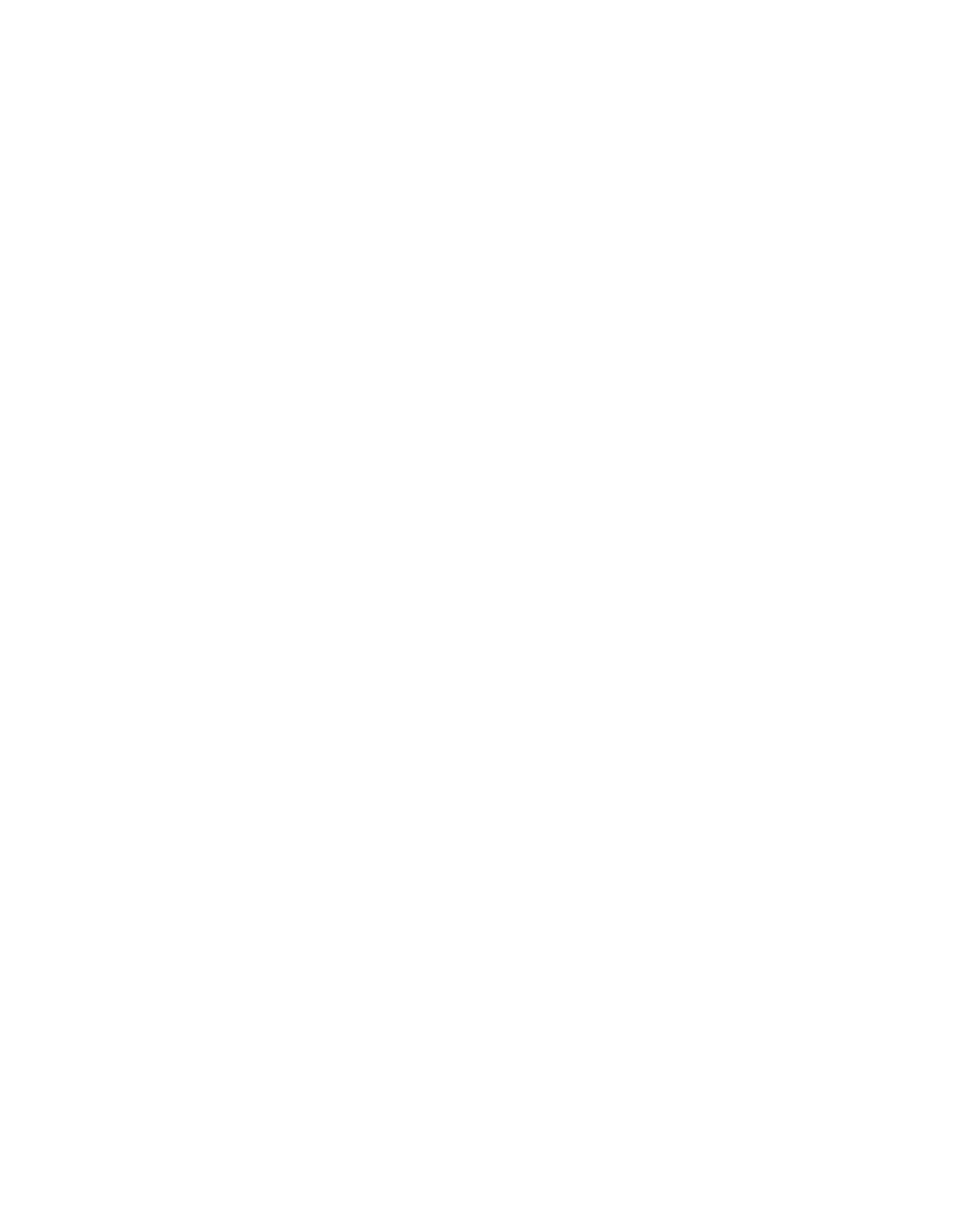# **ATTACHMENT**

| <b>CARAVAN</b> | <b>MODEL 208/208B CHARTVIEW ENABLEMENT ORDER FORM</b> | <b>CAB09-11</b> |
|----------------|-------------------------------------------------------|-----------------|
| PART NO.       | <b>DESCRIPTION</b>                                    |                 |
| 010-00330-50   | ChartView Enablement Card for Model 208/208B          |                 |

Various \*\*Jeppesen G1000 Chart Service Database Subscription

\* All orders will be charged sales tax unless <sup>a</sup> copy of your tax exemption form is included with this order.\*\* Jeppesen G1000 Chart Service Database Subscription is only available from Jeppesen Sanderson, Inc. Contact Jeppesen at 1-866-498-0213 or www.jeppesen.com. Subscription must be purchased prior to scheduling CAB09-11. ALL PRICES ARE SUBJECT TO CHANGE WITHOUT NOTICE

**THIS FORM MAY BE COMPLETED AND SUBMITTED BY A CESSNA CARAVAN OR PROPJET SERVICE STATION OR AN INDIVIDUAL AIRPLANE OWNER.** Please complete the following in its entirety:

#### **Order Information:**

|                                                                                                                                                                                                                                | System ID Number (REQUIRED): System ID Number (REQUIRED): |
|--------------------------------------------------------------------------------------------------------------------------------------------------------------------------------------------------------------------------------|-----------------------------------------------------------|
| Owner/Company Name:                                                                                                                                                                                                            |                                                           |
|                                                                                                                                                                                                                                |                                                           |
| Shipping Address: Management Control of the Shipping Address:                                                                                                                                                                  |                                                           |
|                                                                                                                                                                                                                                |                                                           |
|                                                                                                                                                                                                                                |                                                           |
| Postal Code: National Code: National Code: National Code: National Code: National Code: National Code: National Code: National Code: National Code: National Code: National Code: National Code: National Code: National Code: |                                                           |
|                                                                                                                                                                                                                                |                                                           |

#### **Payment Information:**

NOTE: If paying by credit card, please contact your bank to make sure that the authorization for the transaction amount will clear PRIOR to submitting this form.

#### (Circle One) VISA, MasterCard, American Express

Card Number

Cessna Customer Account Number:

Wire Transfer: Please submit order form prior to sending wire information. JP Morgan Chase Bank 1 Chase Manhattan Plaza New York, New York, 10081 USA. Account Number 910-1-209543, ABA Routing Number 0210-00021 Swift code Chasus33.

Customer Signature:

**By signing this order form the customer agrees that, upon shipment to the customer, this purchase is non-refundable. Customer also understands that ChartView will require compliance with <sup>a</sup> Cessna Service Bulletin and may only be installed by <sup>a</sup> Textron Aviation Authorized Service Station.**

#### **Fax Number: (316) 517-7271**

Cessna Aircraft Company Dept. 751/P.O. Box 7706 Wichita, Kansas 67277-7706 Phone Number: (316) 517-5800

**SPECIAL NOTE**: Orders are shipped premium carrier within 3-5 business days. \*All orders will be charged sales tax unless <sup>a</sup> copy of your tax exemption form is included with this order.\*\* Jeppesen G1000 Chart Service Database Subscription is only available from Jeppesen Sanderson, Inc. Contact Jeppesen at 1-866-498-0213 or www.jeppesen.com. Subscription must be purchased prior to scheduling CAB09-11.